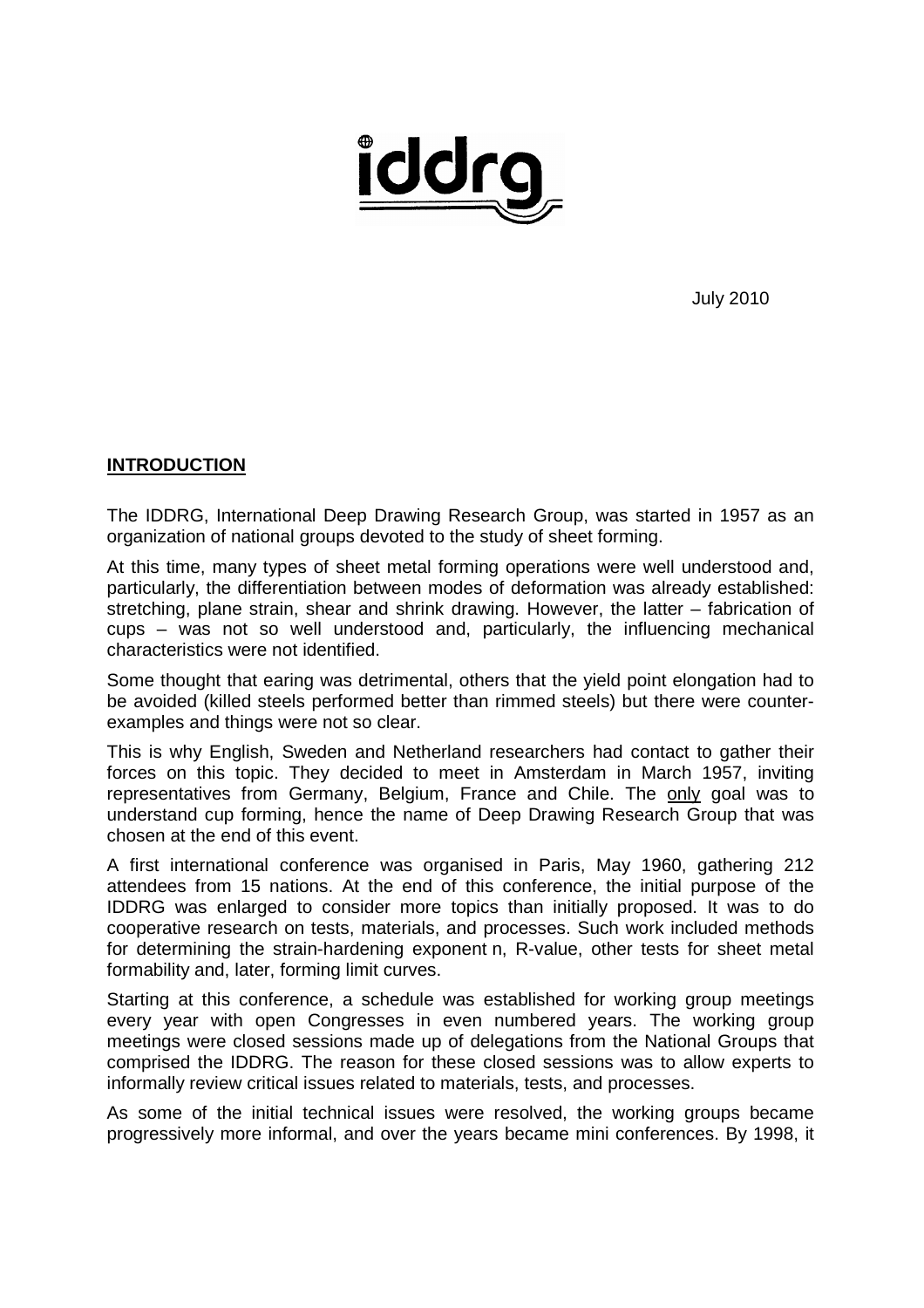had become obvious that the format of the IDDRG needed to be changed. This evolution took time, but starting in 2003, the meeting schedule shifted to yearly conferences with both regular papers and poster papers that are included in conference proceedings.

### **MISSION STATEMENT**

The yearly conference of the IDDRG is devoted to experimental and computational papers with industrial relevance that are presented by academic and industrial researchers. The intent of the conference is to present new work that stimulates thinking and provides opportunities for informal discussion among researchers in sheet metal formability. Written proceedings, which include both the presentations and poster papers, are published. Now, CD-ROMs containing all papers are also produced for each conference. The IDDRG maintains a library of papers going back to 1960 (see website).

## **ACTIVITIES**

Conferences are scheduled for May or June in Europe, North America or Asia. However, most conferences are held in Europe because the majority of the current membership resides in Europe. Conferences start with an informal reception on Sunday evening followed by two and a half days of technical sessions. Ample time is allowed for technical discussion, and various social events are scheduled in association with the conference.

In order to provide focus for the next conference, the Executive Committee of the IDDRG uses input from members attending the previous conference to select topics of interest in sheet metal forming that will provide new information and facilitate exchange of ideas on these topics. Typical topics include machinery and press-tools, new processes, new materials, experimental methods for evaluating formability and studying press operations, springback, constitutive equations, plasticity criteria, and friction and wear with attention to interface behaviour as characterized by topography and surface chemistry, lubrication, speed, and temperature.

Submissions are reviewed by a scientific committee to select the best papers. Papers that are not selected for presentation are automatically included as poster papers if they have acceptable technical quality. Also, commercial content is not acceptable in IDDRG papers.

While mathematical modelling is important in studies of sheet metal formability, for IDDRG papers, mathematical modelling should be a tool, not a topic in itself. Thus, topics such as new algorithms, innovative shell or solid elements, time integration schemes, etc are not considered for presentation or poster papers.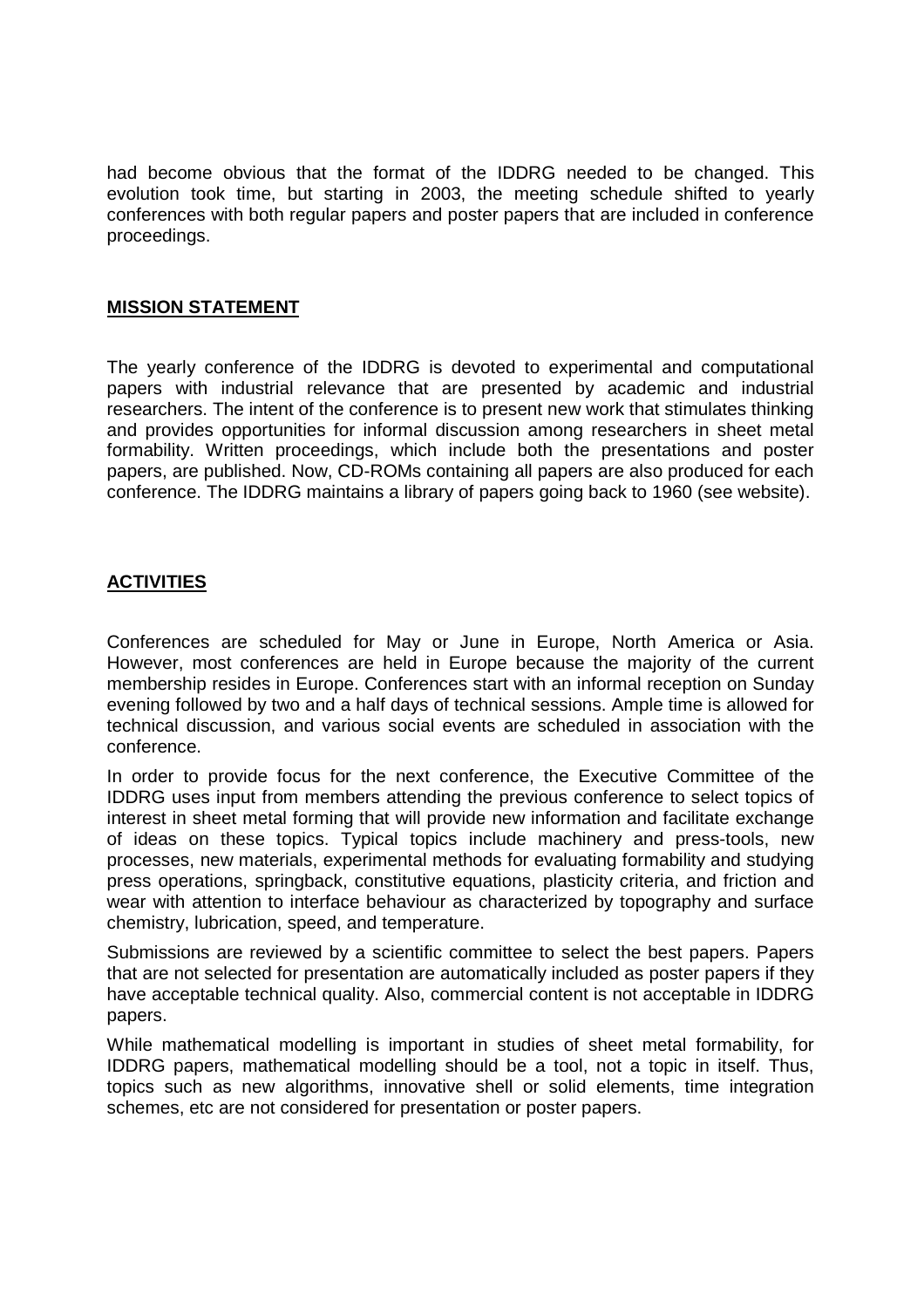Paper proceedings are distributed to all attendees at the start of the Conference. Talks are scheduled for twenty minutes followed by ten minutes for questions and discussion. Furthermore, the conferences are organized so that there is ample time for further discussion. English is the official language of the IDDRG.

# **ORGANISATION**

The officers of the IDDRG are the current President, Vice-Presidents, general Secretary, treasurer, and active past-presidents. The officers of the IDDRG comprise the Executive Committee. The vice-presidents are selected for their expertise and to represent, as far as possible, the geographic distribution of the member countries.

Specific responsibilities of vice-presidents are to contact and represent the National delegations in their geographic area and to chair technical sessions at conferences. Current members of the executive committee select new members.

Current members of the Executive Committee include:

- N. Langerak, Netherlands, (President)
- A. Col, France, (Past President)
- B. Levy, United States, (Past President)
- C. Van Tyne, United States, (General Secretary)
- A. Santos, Portugal, (Treasurer)
- H. Hayashi, Japan, (Vice-President)
- R. Kergen, Belgium, (Vice-President)
- F-J. Lenze, Germany, (Vice-President)
- A. Ranta-Eskola, Finland, (Vice-President)
- E. Till, Austria, (Vice-President)
- M. Tisza, Hungary, (Vice-President)
- N. Asnafi, Sweden, (Vice-President)

## **MEMBER COUNTRIES**

Australia Austria Benelux (Belgium, Luxemburg and The Netherlands) Brazil Czech Republic China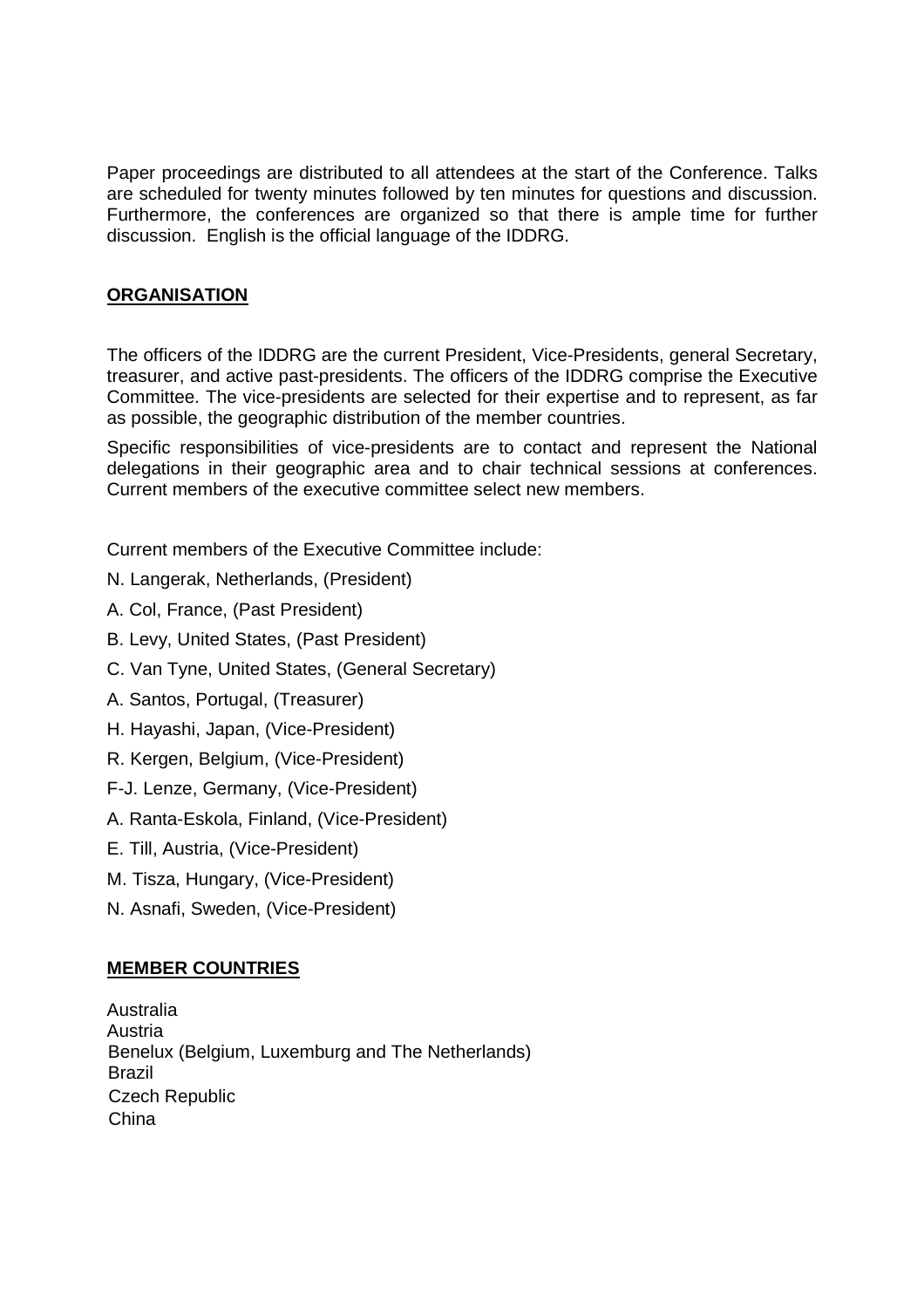**Denmark** Finland France **Germany Hungary** Italy Japan North America (USA and Canada) Norway Portugal Slovakia Slovenia Spain **Sweden Switzerland**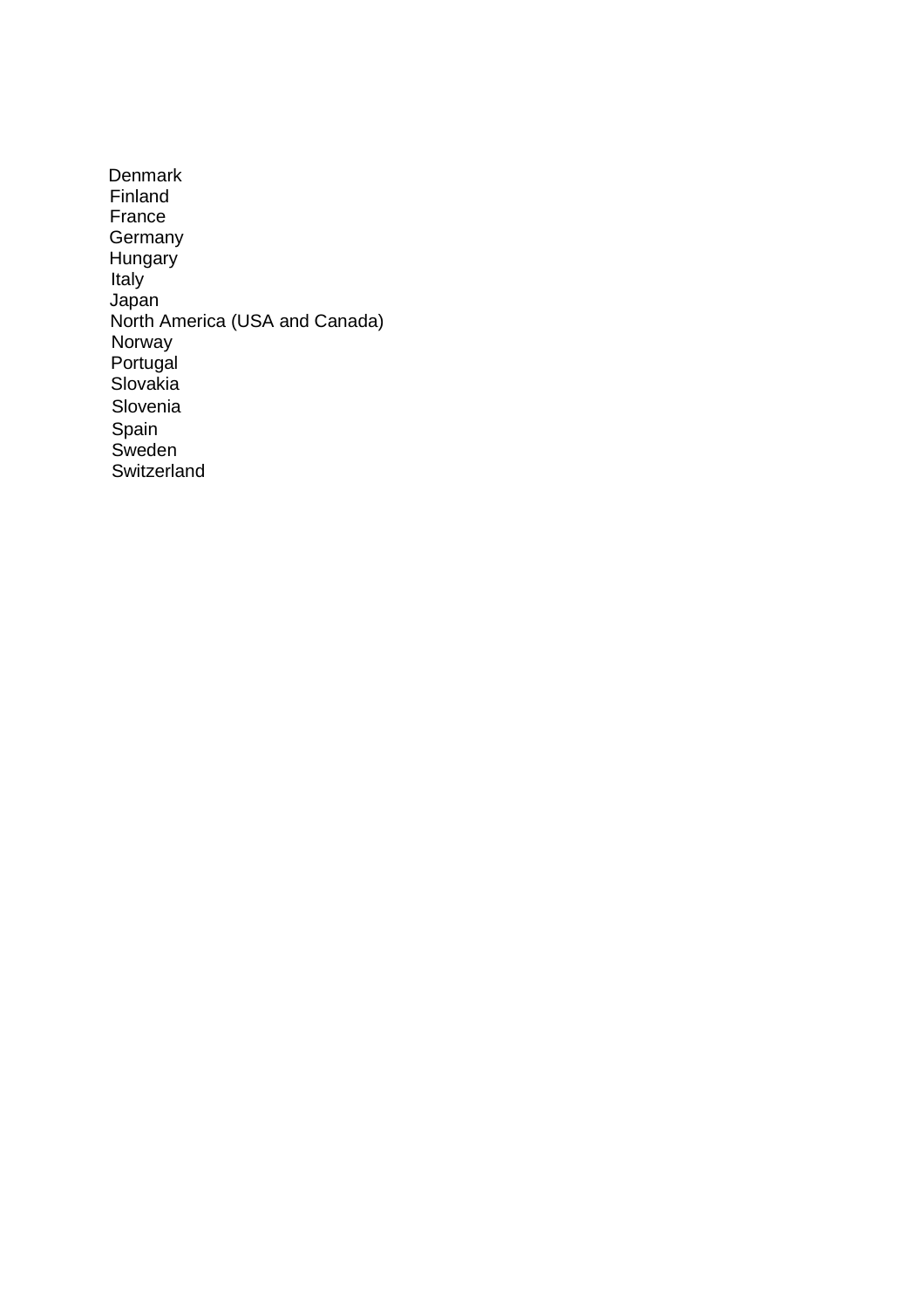# **PAST MEETINGS**

|      | 1957 Foundation IDDRG                | Dr. G. de Witte  |
|------|--------------------------------------|------------------|
|      | 1960 Paris (France)                  | Pr. C. Crussard  |
|      | 1961 Baarn / Hilversum (Netherlands) |                  |
|      | 1962 Düsseldorf (Germany)            |                  |
|      | 1963 Stockholm (Sweden)              |                  |
|      | 1964 London (England)                | Pr. A. J. Murphy |
|      | 1965 Philadelphia (USA)              | Pr. G. A. Homes  |
|      | 1966 Liège (Belgium)                 |                  |
|      | 1967 St Germain en Laye (France)     |                  |
|      | 1968 Turin (Italy)                   | Pr. O. Masi      |
|      | 1969 Madrid (Spain)                  |                  |
| 1970 | Tokyo (Japan)                        | Pr. S. Fukui     |
|      | 1971 London (England)                |                  |
|      | 1972 Amsterdam (Netherlands)         | Dr. C. Veerman   |
|      | 1973 Zürich (Switzerland)            |                  |
|      | 1974 Göteborg (Sweden)               | Pr. O. Svahn     |
|      | 1975 Düsseldorf (Germany)            |                  |
|      | 1976 Ann Arbor (USA)                 | Dr. S.P. Keeler  |
|      | 1977 Warsaw (Poland)                 |                  |
|      | 1978 Warwick (England)               | Pr. D.V. Wilson  |
|      | 1979 Liège (Belgium)                 |                  |
|      | 1980 Metz (France)                   | Dr. G. Pomey     |
| 1981 | Tokyo (Japan)                        |                  |
|      | 1982 Santa Margherita Ligure (Italy) | Mr. P. Timossi   |
|      | 1983 Helsinki (Finland)              |                  |
| 1984 | Melbourne (Australia)                | Dr. I. Brammar   |
| 1985 | Amsterdam (Netherlands)              |                  |
| 1986 | Cologne / Münich (Germany)           | Dr. C. Schneider |
| 1987 | Schaffhausen (Switzerland)           |                  |
| 1988 | Dearborn (USA) / Toronto (Canada)    | Dr. S. P. Keeler |
| 1989 | <b>Budapest (Hungary)</b>            |                  |
| 1990 | Borlänge / Göteborg (Sweden)         | Dr. Y. Bergström |
| 1991 | Pisa (Italy)                         |                  |